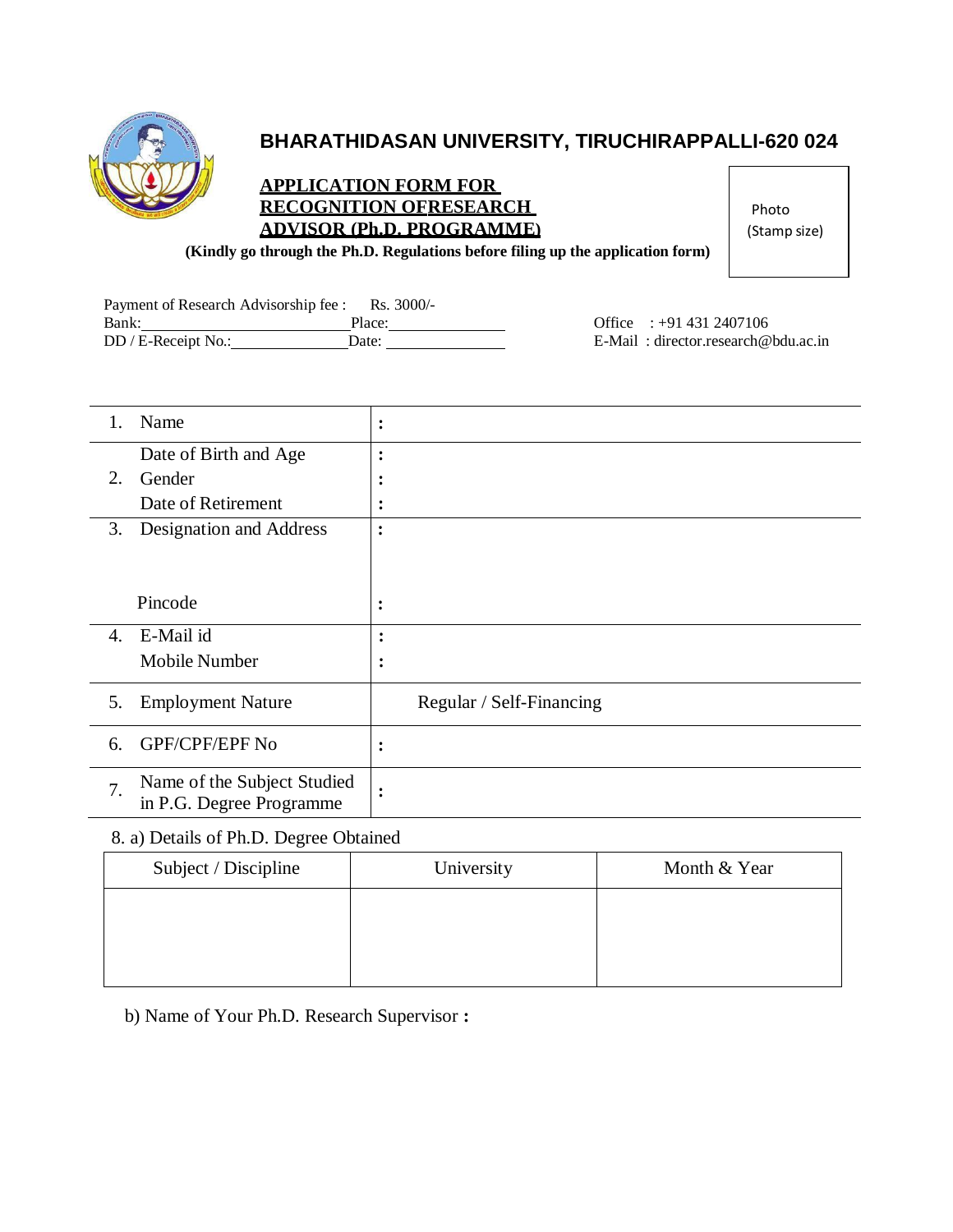| Subject / Discipline in which<br>Recognition is sought |  |
|--------------------------------------------------------|--|
| 10. Area of Specialization at Doctoral level           |  |
| 11. Title of the Thesis (in CAPITAL Letters)           |  |

12. List of **Best two Papers** published in the subject / discipline in which recognition is sought after Ph.D.Degree (For Scientist and Professors - 5 papers).

| S.<br>No | Name of all authors<br>as in the article | Title of the research article | Journal Name, ISSN<br>and Group (G-I/G-<br>II-Scopus / G-II-<br>WoS/G-II-MLA) | Year, Volume<br>and Page No. |
|----------|------------------------------------------|-------------------------------|-------------------------------------------------------------------------------|------------------------------|
| 1.       |                                          |                               |                                                                               |                              |
| 2.       |                                          |                               |                                                                               |                              |

| 13. Teaching Experience (copy to be enclosed)                | P.G<br>Years<br>U.G<br>Years |  |
|--------------------------------------------------------------|------------------------------|--|
| 14. Research Experience after Ph.D. (copy to be<br>enclosed) |                              |  |

15. Any other relevant information **:**